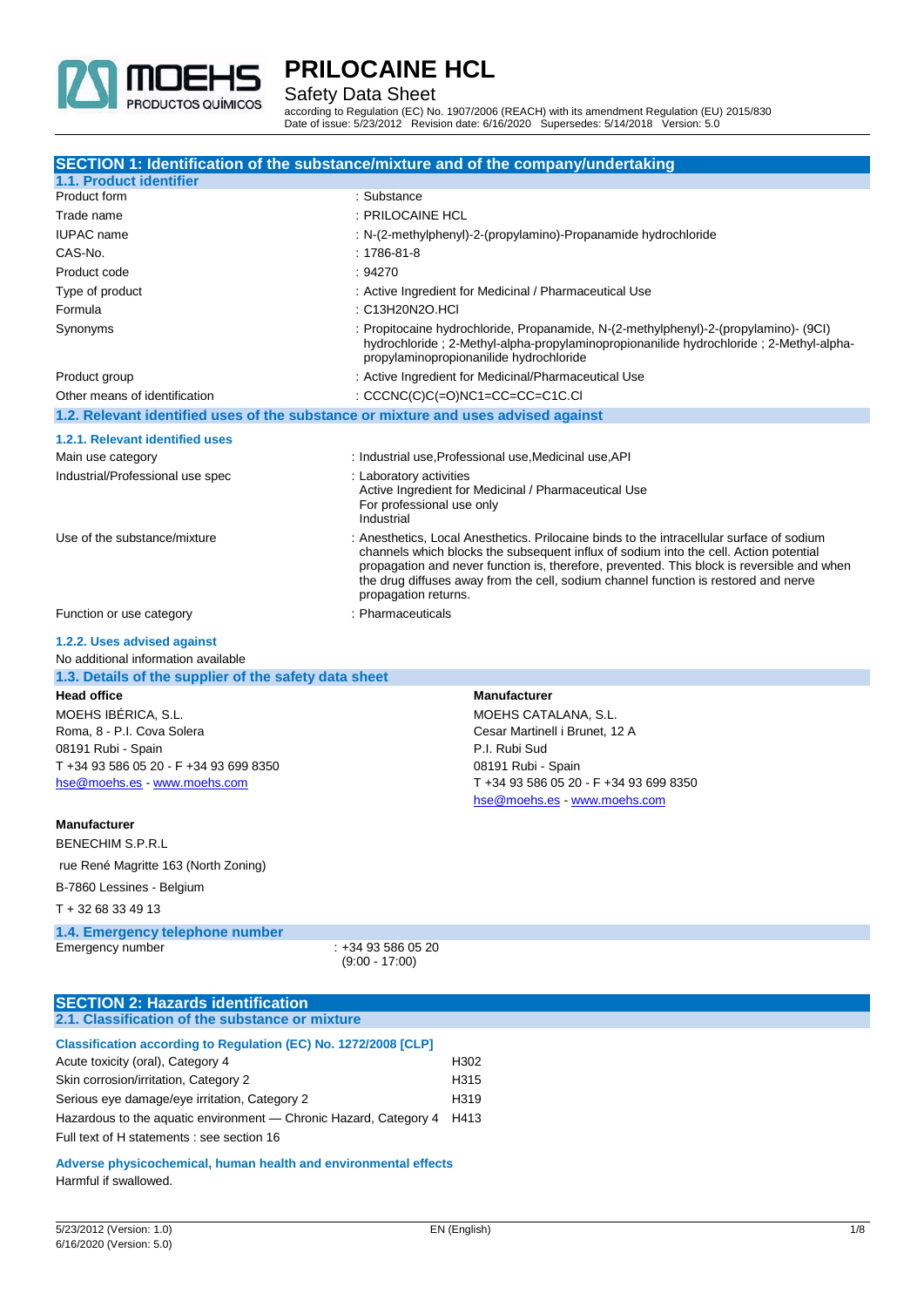### Safety Data Sheet

according to Regulation (EC) No. 1907/2006 (REACH) with its amendment Regulation (EU) 2015/830

#### **2.2. Label elements**

|  |  |  | Labelling according to Regulation (EC) No. 1272/2008 [CLP] |  |
|--|--|--|------------------------------------------------------------|--|
|  |  |  |                                                            |  |

| Labelling according to Regulation (EC) No. 1272/2008 [CLP] |                                                                                                                                                                                                                                                                                                                                                                                                                                                                                                                                                                                                                                                                                                                                                                                                                                                                               |
|------------------------------------------------------------|-------------------------------------------------------------------------------------------------------------------------------------------------------------------------------------------------------------------------------------------------------------------------------------------------------------------------------------------------------------------------------------------------------------------------------------------------------------------------------------------------------------------------------------------------------------------------------------------------------------------------------------------------------------------------------------------------------------------------------------------------------------------------------------------------------------------------------------------------------------------------------|
| Hazard pictograms (CLP)                                    | GHS07                                                                                                                                                                                                                                                                                                                                                                                                                                                                                                                                                                                                                                                                                                                                                                                                                                                                         |
| Signal word (CLP)                                          | : Warning                                                                                                                                                                                                                                                                                                                                                                                                                                                                                                                                                                                                                                                                                                                                                                                                                                                                     |
| Hazard statements (CLP)                                    | : H302 - Harmful if swallowed.<br>H315 - Causes skin irritation.<br>H319 - Causes serious eye irritation.<br>H413 - May cause long lasting harmful effects to aquatic life.                                                                                                                                                                                                                                                                                                                                                                                                                                                                                                                                                                                                                                                                                                   |
| Precautionary statements (CLP)                             | : P264 - Wash hands, forearms and face thoroughly after handling.<br>P270 - Do not eat, drink or smoke when using this product.<br>P280 - Wear eye protection, protective gloves, face protection, protective clothing.<br>P301+P312 - IF SWALLOWED: Call a doctor if you feel unwell.<br>P330 - Rinse mouth.<br>P302+P352 - IF ON SKIN: Wash with plenty of water.<br>P332+P313 - If skin irritation occurs: Get medical advice/attention.<br>P305+P351+P338 - IF IN EYES: Rinse cautiously with water for several minutes. Remove<br>contact lenses, if present and easy to do. Continue rinsing.<br>P337+P313 - If eye irritation persists: Get medical advice/attention.<br>P362+P364 - Take off contaminated clothing and wash it before reuse.<br>P273 - Avoid release to the environment.<br>P501 - Dispose of contents/container to an approved waste disposal plant. |
| 2.3. Other hazards                                         |                                                                                                                                                                                                                                                                                                                                                                                                                                                                                                                                                                                                                                                                                                                                                                                                                                                                               |
| Other hazards not contributing to the classification       | : Dust may form explosive mixture in air.                                                                                                                                                                                                                                                                                                                                                                                                                                                                                                                                                                                                                                                                                                                                                                                                                                     |

vPvB: not relevant – no registration required

**SECTION 3: Composition/information on ingredients 3.1. Substances** : Mono-constituent **Name Product identifier 1986** PRILOCAINE HCL (CAS-No.) 1786-81-8 100 Full text of R- and H-statements: see section 16

**3.2. Mixtures**

Not applicable

| <b>SECTION 4: First aid measures</b>                                            |                                                                                                                                                                                     |  |  |
|---------------------------------------------------------------------------------|-------------------------------------------------------------------------------------------------------------------------------------------------------------------------------------|--|--|
| 4.1. Description of first aid measures                                          |                                                                                                                                                                                     |  |  |
| First-aid measures general                                                      | : Never give anything by mouth to an unconscious person. If you feel unwell, seek medical<br>advice (show the label where possible).                                                |  |  |
| First-aid measures after inhalation                                             | : Allow affected person to breathe fresh air. Allow the victim to rest.                                                                                                             |  |  |
| First-aid measures after skin contact                                           | : Wash with plenty of water Take off contaminated clothing. Wash contaminated clothing<br>before reuse.                                                                             |  |  |
| First-aid measures after eye contact                                            | : Rinse cautiously with water for several minutes. Remove contact lenses, if present and<br>easy to do. Continue rinsing. If eye irritation persists: Get medical advice/attention. |  |  |
| First-aid measures after ingestion                                              | : Rinse mouth out with water. Do not induce vomiting. Do NOT induce vomiting. Obtain<br>emergency medical attention.                                                                |  |  |
| 4.2. Most important symptoms and effects, both acute and delayed                |                                                                                                                                                                                     |  |  |
| Symptoms/effects                                                                | : If you feel unwell, seek medical advice.                                                                                                                                          |  |  |
| Symptoms/effects after eye contact                                              | : Causes serious eye irritation.                                                                                                                                                    |  |  |
| Symptoms/effects after ingestion                                                | : Harmful if swallowed.                                                                                                                                                             |  |  |
| 4.3. Indication of any immediate medical attention and special treatment needed |                                                                                                                                                                                     |  |  |
| Never give anything by mouth to an unconscious person.                          |                                                                                                                                                                                     |  |  |
|                                                                                 |                                                                                                                                                                                     |  |  |
| <b>SECTION 5: Firefighting measures</b>                                         |                                                                                                                                                                                     |  |  |
| 5.1. Extinguishing media                                                        |                                                                                                                                                                                     |  |  |
| Suitable extinguishing media                                                    | : Foam. Dry powder. Carbon dioxide. Water spray. Sand.                                                                                                                              |  |  |

Unsuitable extinguishing media  $\qquad \qquad$ : Do not use a heavy water stream.

**5.2. Special hazards arising from the substance or mixture** : fume. Carbon monoxide. Carbon dioxide. Nitrogen oxides. Toxic fumes may be released.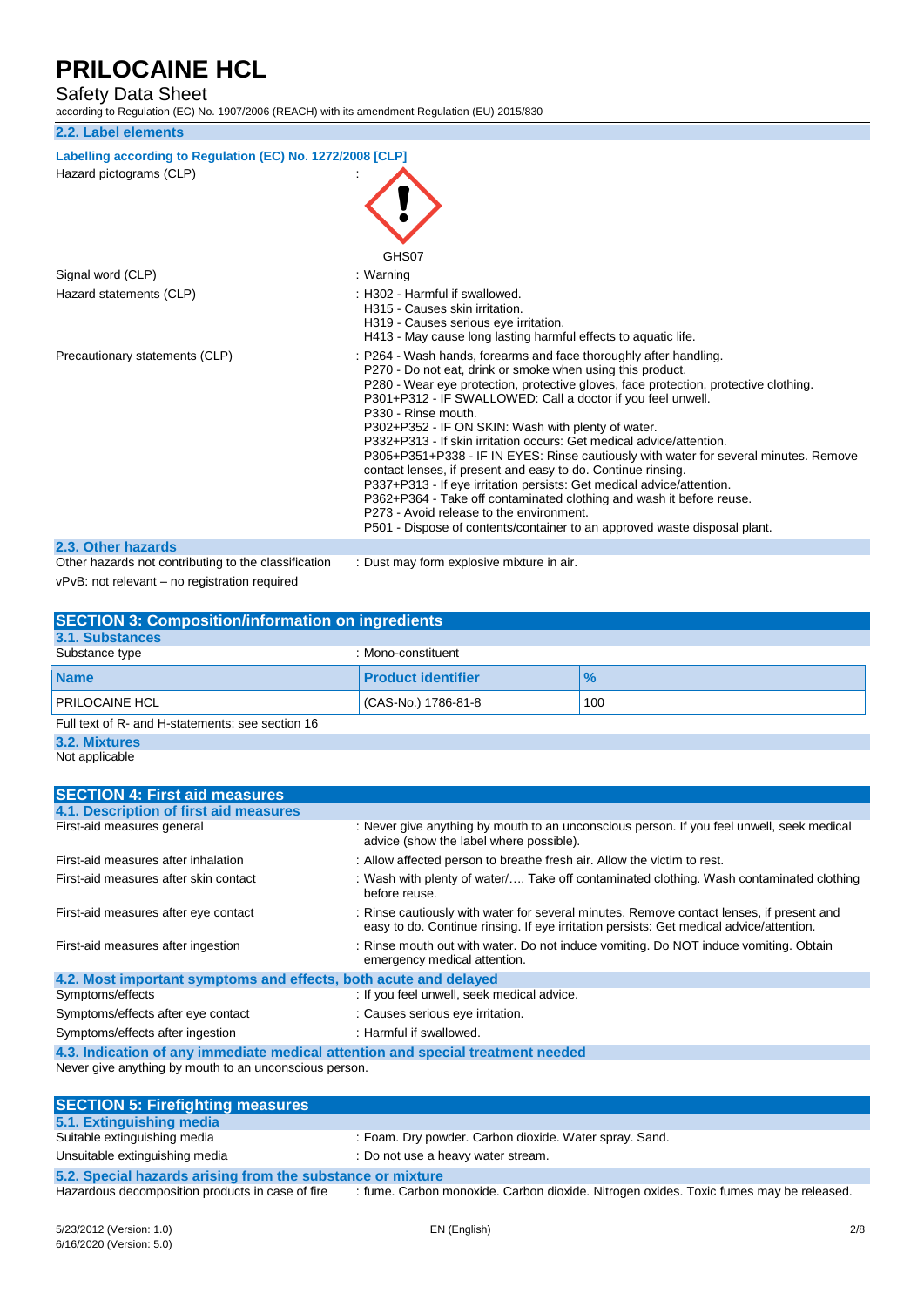### Safety Data Sheet

according to Regulation (EC) No. 1907/2006 (REACH) with its amendment Regulation (EU) 2015/830

| 5.3. Advice for firefighters                  |                                                                                                                                                                          |
|-----------------------------------------------|--------------------------------------------------------------------------------------------------------------------------------------------------------------------------|
| Precautionary measures fire                   | : Stop leak if safe to do so.                                                                                                                                            |
| Firefighting instructions                     | : Use water spray or fog for cooling exposed containers. Exercise caution when fighting any<br>chemical fire. Prevent fire fighting water from entering the environment. |
| Protection during firefighting                | : Do not enter fire area without proper protective equipment, including respiratory protection.                                                                          |
| <b>SECTION 6: Accidental release measures</b> |                                                                                                                                                                          |

| 6.1. Personal precautions, protective equipment and emergency procedures                                 |                                                                                                                       |  |  |
|----------------------------------------------------------------------------------------------------------|-----------------------------------------------------------------------------------------------------------------------|--|--|
| 6.1.1. For non-emergency personnel                                                                       |                                                                                                                       |  |  |
| Protective equipment                                                                                     | : Breathing equipment.                                                                                                |  |  |
| Emergency procedures                                                                                     | : Evacuate unnecessary personnel. Avoid breathing dust, mist, vapours.                                                |  |  |
| Measures in case of dust release                                                                         | : Dust formation: dust mask.                                                                                          |  |  |
| 6.1.2. For emergency responders                                                                          |                                                                                                                       |  |  |
| Protective equipment                                                                                     | : Equip cleanup crew with proper protection.                                                                          |  |  |
| Emergency procedures                                                                                     | : Ventilate area. Shovel or sweep up and put in a closed container for disposal. Stop leak if<br>safe to do so.       |  |  |
| <b>6.2. Environmental precautions</b>                                                                    |                                                                                                                       |  |  |
| Prevent entry to sewers and public waters. Notify authorities if product enters sewers or public waters. |                                                                                                                       |  |  |
| 6.3. Methods and material for containment and cleaning up                                                |                                                                                                                       |  |  |
| Methods for cleaning up                                                                                  | : On land, sweep or shovel into suitable containers. Minimise generation of dust. Store away<br>from other materials. |  |  |
| Other information                                                                                        | : Dispose of materials or solid residues at an authorized site.                                                       |  |  |
| 6.4. Reference to other sections                                                                         |                                                                                                                       |  |  |

See Heading 8. Exposure controls and personal protection.

| <b>SECTION 7: Handling and storage</b>                            |                                                                                                                                                                                                                                             |
|-------------------------------------------------------------------|---------------------------------------------------------------------------------------------------------------------------------------------------------------------------------------------------------------------------------------------|
| 7.1. Precautions for safe handling                                |                                                                                                                                                                                                                                             |
| Precautions for safe handling                                     | : Wash hands and other exposed areas with mild soap and water before eating, drinking or<br>smoking and when leaving work. Provide good ventilation in process area to prevent<br>formation of vapour. Avoid breathing dust, mist, vapours. |
| Hygiene measures                                                  | : Do not eat, drink or smoke when using this product. Wash hands, forearms and face<br>thoroughly after handling. Separate working clothes from town clothes. Launder separately.                                                           |
| 7.2. Conditions for safe storage, including any incompatibilities |                                                                                                                                                                                                                                             |
| Storage conditions                                                | : Keep away from ignition sources. Keep container closed when not in use. Keep container<br>tightly closed.                                                                                                                                 |
| Incompatible products                                             | : Strong bases. Strong acids.                                                                                                                                                                                                               |
| Incompatible materials                                            | : Sources of ignition. Direct sunlight.                                                                                                                                                                                                     |
| Storage temperature                                               | : <= 25 °C                                                                                                                                                                                                                                  |
| Storage area                                                      | : Store in a well-ventilated place. Store away from heat.                                                                                                                                                                                   |
| 7.3. Specific end use(s)                                          |                                                                                                                                                                                                                                             |
| Pharmaceuticals.                                                  |                                                                                                                                                                                                                                             |

| <b>SECTION 8: Exposure controls/personal protection</b>                                                                                                                                                                              |                                                      |  |
|--------------------------------------------------------------------------------------------------------------------------------------------------------------------------------------------------------------------------------------|------------------------------------------------------|--|
| 8.1. Control parameters                                                                                                                                                                                                              |                                                      |  |
| Additional information                                                                                                                                                                                                               | : MOEHS occupational exposure band : 2 (0.1-1 mg/m3) |  |
| 8.2. Exposure controls                                                                                                                                                                                                               |                                                      |  |
| Appropriate engineering controls:                                                                                                                                                                                                    |                                                      |  |
| Ensure good ventilation of the work station. Local exhaust or breathing protection. Emergency eye wash fountains and safety showers should be<br>available in the immediate vicinity of any potential exposure. Breathing equipment. |                                                      |  |
| Personal protective equipment:                                                                                                                                                                                                       |                                                      |  |
| Avoid all unnecessary exposure. Gloves. Safety glasses. Dust/aerosol mask with filter type P3.                                                                                                                                       |                                                      |  |
| Hand protection:                                                                                                                                                                                                                     |                                                      |  |

| <b>India protection.</b>           |                                                                                    |                 |  |
|------------------------------------|------------------------------------------------------------------------------------|-----------------|--|
| Wear protective gloves.            |                                                                                    |                 |  |
| <b>Type</b>                        | <b>Material</b>                                                                    | <b>Standard</b> |  |
| Disposable gloves                  | Latex, Polyvinylalcohol (PVA), Polyvinylchloride   EN 374<br>(PVC), Natural rubber |                 |  |
| Eye protection:                    |                                                                                    |                 |  |
| Chemical goggles or safety glasses |                                                                                    |                 |  |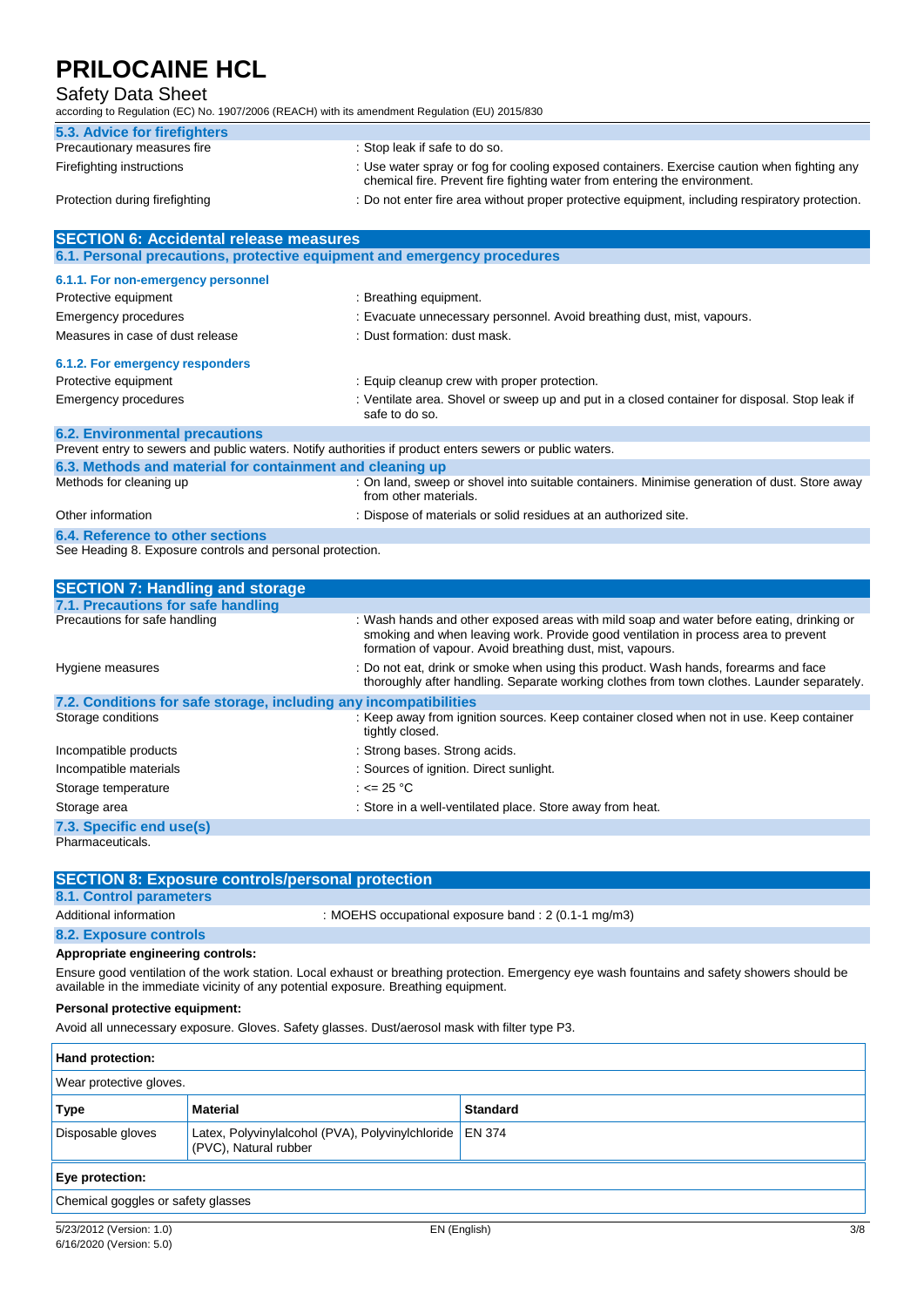### Safety Data Sheet

according to Regulation (EC) No. 1907/2006 (REACH) with its amendment Regulation (EU) 2015/830

| Skin and body protection:         |             |                  |                 |
|-----------------------------------|-------------|------------------|-----------------|
| Wear suitable protective clothing |             |                  |                 |
| <b>Respiratory protection:</b>    |             |                  |                 |
| Wear appropriate mask             |             |                  |                 |
| <b>Device</b>                     | Filter type | <b>Condition</b> | <b>Standard</b> |
| Dust mask                         | Type P3     | Dust protection  | EN 143          |

### **Personal protective equipment symbol(s):**



### **Environmental exposure controls:**

Avoid release to the environment.

#### **Other information:**

Do not eat, drink or smoke during use.

| <b>SECTION 9: Physical and chemical properties</b>         |                                                                                                |
|------------------------------------------------------------|------------------------------------------------------------------------------------------------|
| 9.1. Information on basic physical and chemical properties |                                                                                                |
| Physical state                                             | : Solid                                                                                        |
| Molecular mass                                             | : 256.81 g/mol                                                                                 |
| Colour                                                     | : white.                                                                                       |
| Odour                                                      | : characteristic.                                                                              |
| Odour threshold                                            | : No data available                                                                            |
| рH                                                         | $: 4.5 - 6.5$                                                                                  |
| Relative evaporation rate (butylacetate=1)                 | : No data available                                                                            |
| Melting point                                              | : 36 - 39 °C [prilocaine base]                                                                 |
| Freezing point                                             | : No data available                                                                            |
| Boiling point                                              | : $361.6\pm25.0$ °C at 760 mmHg [predicted by ACD/Labs];                                       |
|                                                            | 378.65 °C (Adapted Stein & Brown method - MPBPWIN v1.42)[prilocaine base]                      |
| Flash point                                                | : 134.3±23.3 °C [predicted by ACD/Labs]                                                        |
| Auto-ignition temperature                                  | : No data available                                                                            |
| Decomposition temperature                                  | : No data available                                                                            |
| Flammability (solid, gas)                                  | : No data available                                                                            |
| Vapour pressure                                            | : 2.13E-005 mmHg (Modified Grain method) According MPBPWIN v1.42                               |
| Relative vapour density at 20 °C                           | : No data available                                                                            |
| Relative density                                           | : No data available                                                                            |
| Density                                                    | : 1.0±0.1 g/cm3 [Predicted by ACD/Labs] [Prilocaine base]                                      |
| Solubility                                                 | : Water: 541 mg/l [25°C; Prilocaine base]                                                      |
| Log Pow                                                    | : 2.11 According United States NAtional Lybrary of Medicine (CHEMIDPLUS) [Prilocaine<br>base]; |
|                                                            | 1.87 According ALOGPS [Prilocaine base]                                                        |
| Viscosity, kinematic                                       | : No data available                                                                            |
| Viscosity, dynamic                                         | : No data available                                                                            |
| <b>Explosive properties</b>                                | : No data available                                                                            |
| Oxidising properties                                       | : No data available                                                                            |
| <b>Explosive limits</b>                                    | : No data available                                                                            |
| 9.2. Other information                                     |                                                                                                |
| No additional information available                        |                                                                                                |

| <b>SECTION 10: Stability and reactivity</b> |              |     |
|---------------------------------------------|--------------|-----|
| <b>10.1. Reactivity</b>                     |              |     |
| No additional information available         |              |     |
| <b>10.2. Chemical stability</b>             |              |     |
| Not established.                            |              |     |
| 10.3. Possibility of hazardous reactions    |              |     |
| Not established.                            |              |     |
| 5/23/2012 (Version: 1.0)                    | EN (English) | 4/8 |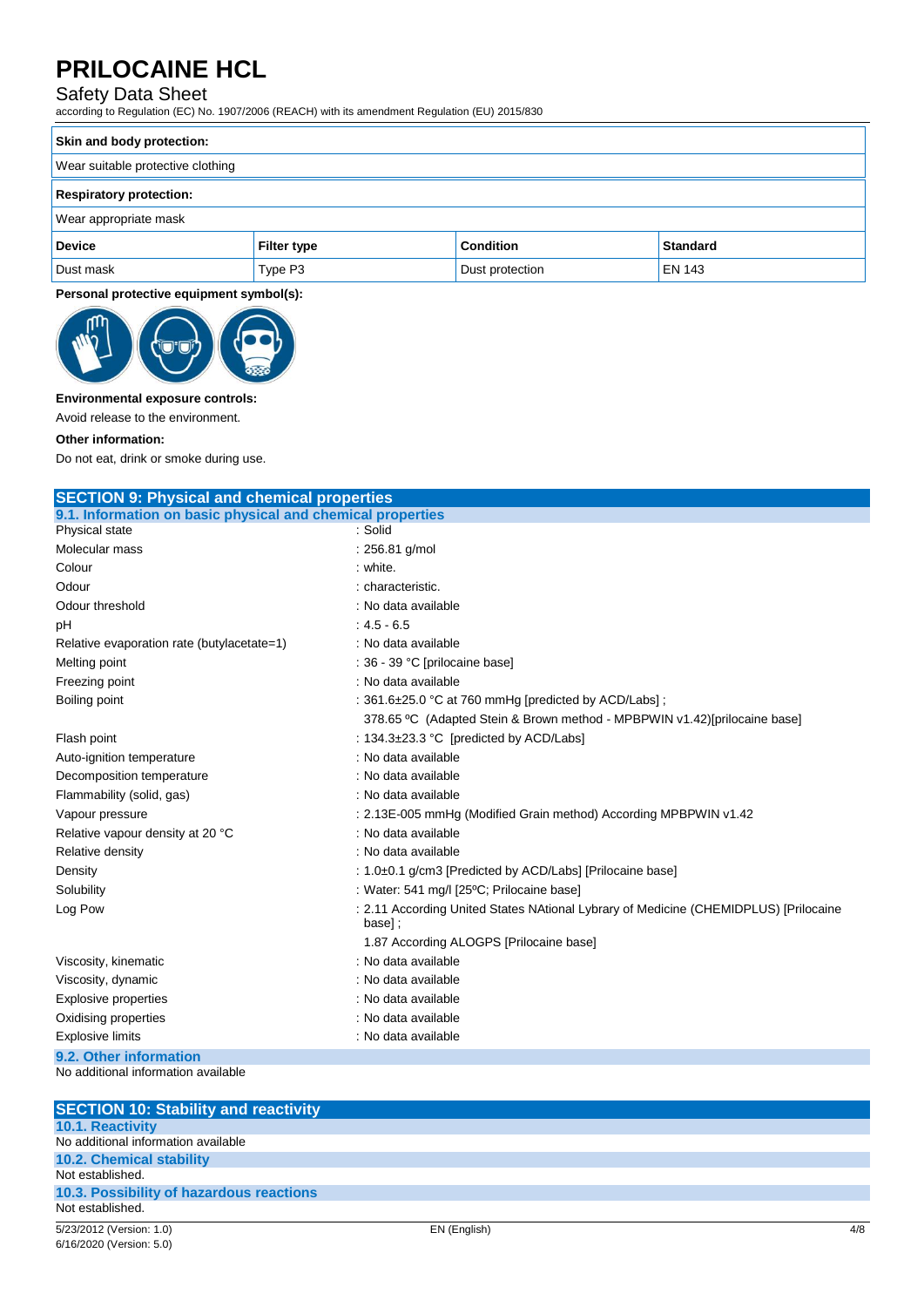# Safety Data Sheet

according to Regulation (EC) No. 1907/2006 (REACH) with its amendment Regulation (EU) 2015/830

#### **10.4. Conditions to avoid**

| Direct sunlight. Extremely high or low temperatures. |
|------------------------------------------------------|
| 10.5. Incompatible materials                         |
| Strong acids. Strong bases.                          |
| 10.6. Hazardous decomposition products               |
|                                                      |

fume. Carbon monoxide. Carbon dioxide.

| <b>SECTION 11: Toxicological information</b>           |                                                                                                                                                                          |
|--------------------------------------------------------|--------------------------------------------------------------------------------------------------------------------------------------------------------------------------|
| 11.1. Information on toxicological effects             |                                                                                                                                                                          |
| Acute toxicity (oral)                                  | : Oral: Harmful if swallowed.                                                                                                                                            |
| Acute toxicity (dermal)                                | : Not classified                                                                                                                                                         |
| Acute toxicity (inhalation)                            | : Not classified                                                                                                                                                         |
| <b>PRILOCAINE HCL (1786-81-8)</b>                      |                                                                                                                                                                          |
| LD50 oral rat                                          | 300 - 2000 mg/kg (OECD Guideline 423) The product has not been tested. The statement<br>has been derived from substances/products of a similar structure or composition. |
| LD50, subcutaneous, mouse                              | 519 mg/kg ((Nippon Yakurigaku Zasshi. Japanese Journal of Pharmacology. Vol. 61, Pg.))                                                                                   |
| LD50, intraperitoneal, mouse                           | 231 mg/kg ((Nippon Yakurigaku Zasshi. Japanese Journal of Pharmacology. Vol. 61, Pg.))                                                                                   |
| LD50, intravenous, mouse                               | 59.9 mg/kg ((Nippon Yakurigaku Zasshi. Japanese Journal of Pharmacology. Vol. 61,<br>$P(g.$ )                                                                            |
| Skin corrosion/irritation                              | : Causes skin irritation.                                                                                                                                                |
|                                                        | pH: 4.5 - 6.5                                                                                                                                                            |
| Additional information                                 | : Based on available data, the classification criteria are not met                                                                                                       |
| Serious eye damage/irritation                          | : Causes serious eye irritation.                                                                                                                                         |
|                                                        | pH: 4.5 - 6.5                                                                                                                                                            |
| Respiratory or skin sensitisation                      | : Not classified                                                                                                                                                         |
| Additional information                                 | : Based on available data, the classification criteria are not met                                                                                                       |
| Germ cell mutagenicity                                 | : Not classified                                                                                                                                                         |
| Additional information                                 | : Based on available data, the classification criteria are not met                                                                                                       |
| Carcinogenicity                                        | : Not classified                                                                                                                                                         |
| Additional information                                 | : Based on available data, the classification criteria are not met                                                                                                       |
| Reproductive toxicity                                  | : Not classified                                                                                                                                                         |
| Additional information                                 | : Based on available data, the classification criteria are not met                                                                                                       |
| STOT-single exposure                                   | : Not classified                                                                                                                                                         |
| Additional information                                 | : Based on available data, the classification criteria are not met                                                                                                       |
| STOT-repeated exposure                                 | : Not classified                                                                                                                                                         |
| Additional information                                 | : Based on available data, the classification criteria are not met                                                                                                       |
| Aspiration hazard                                      | : Not classified                                                                                                                                                         |
| Additional information                                 | : Based on available data, the classification criteria are not met                                                                                                       |
| Potential adverse human health effects and<br>symptoms | : Harmful if swallowed.                                                                                                                                                  |

| <b>SECTION 12: Ecological information</b> |                                                                                                                                                                                                                                                     |  |
|-------------------------------------------|-----------------------------------------------------------------------------------------------------------------------------------------------------------------------------------------------------------------------------------------------------|--|
| 12.1. Toxicity                            |                                                                                                                                                                                                                                                     |  |
| Ecology - water                           | : May cause long lasting harmful effects to aquatic life.                                                                                                                                                                                           |  |
| Acute aquatic toxicity                    | : Not classified                                                                                                                                                                                                                                    |  |
| Chronic aquatic toxicity                  | : May cause long lasting harmful effects to aquatic life.                                                                                                                                                                                           |  |
| <b>PRILOCAINE HCL (1786-81-8)</b>         |                                                                                                                                                                                                                                                     |  |
| LC50 fish 1                               | 188 mg/l                                                                                                                                                                                                                                            |  |
| EC50 Daphnia 1                            | 33.1 mg/l                                                                                                                                                                                                                                           |  |
| 12.2. Persistence and degradability       |                                                                                                                                                                                                                                                     |  |
| <b>PRILOCAINE HCL (1786-81-8)</b>         |                                                                                                                                                                                                                                                     |  |
| Persistence and degradability             | May cause long-term adverse effects in the environment. Minimally biodegradable %<br>biodegradation < 10 % CO2 formation relative to the theoretical value (28 d) (OECD 301B;<br>ISO 9439; 92/69/EEC, C.4-C) (aerobic, activated sludge, domestic). |  |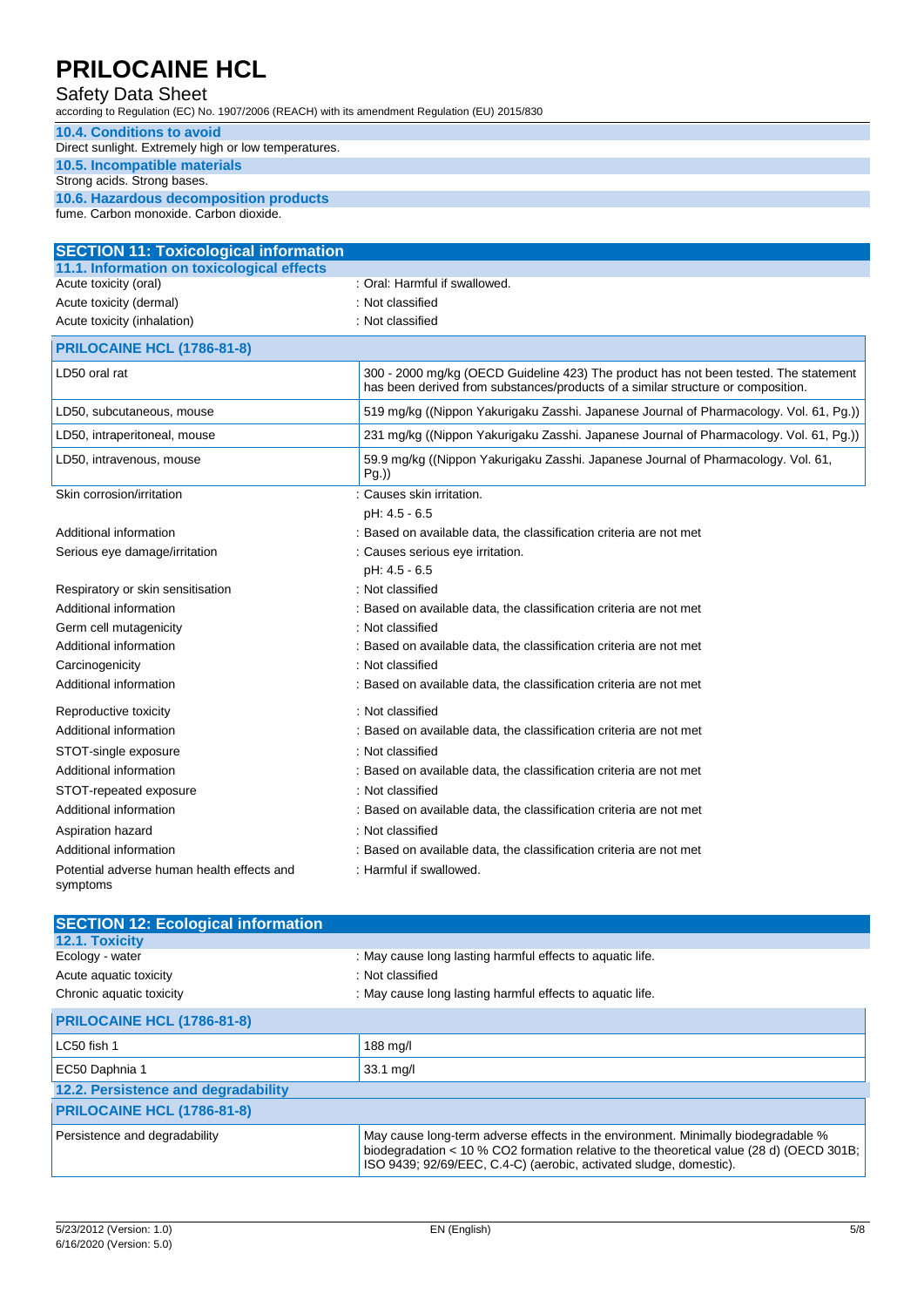# Safety Data Sheet

according to Regulation (EC) No. 1907/2006 (REACH) with its amendment Regulation (EU) 2015/830

| 12.3. Bioaccumulative potential                                                              |                                                                                                                                         |
|----------------------------------------------------------------------------------------------|-----------------------------------------------------------------------------------------------------------------------------------------|
| PRILOCAINE HCL (1786-81-8)                                                                   |                                                                                                                                         |
| BCF fish 1                                                                                   | 1 [pH 5.5; Predicted by ACD/Labs]                                                                                                       |
|                                                                                              |                                                                                                                                         |
| Log Pow                                                                                      | 2.11 According United States NAtional Lybrary of Medicine (CHEMIDPLUS) [Prilocaine<br>base]; 1.87 According ALOGPS<br>[Prilocaine base] |
| Bioaccumulative potential                                                                    | Not established.                                                                                                                        |
| 12.4. Mobility in soil                                                                       |                                                                                                                                         |
| PRILOCAINE HCL (1786-81-8)                                                                   |                                                                                                                                         |
| Log Koc                                                                                      | 1.79 [pH 5.5; Predicted by ACD/Labs]                                                                                                    |
| 12.5. Results of PBT and vPvB assessment                                                     |                                                                                                                                         |
|                                                                                              |                                                                                                                                         |
| PRILOCAINE HCL (1786-81-8)                                                                   |                                                                                                                                         |
| vPvB: not relevant - no registration required                                                |                                                                                                                                         |
| 12.6. Other adverse effects                                                                  |                                                                                                                                         |
| Additional information                                                                       | : Avoid release to the environment.                                                                                                     |
|                                                                                              |                                                                                                                                         |
| <b>SECTION 13: Disposal considerations</b><br>13.1. Waste treatment methods                  |                                                                                                                                         |
| Product/Packaging disposal recommendations                                                   | : Dispose in a safe manner in accordance with local/national regulations. Dispose of                                                    |
|                                                                                              | contents/container to hazardous or special waste collection point, in accordance with local,                                            |
|                                                                                              | regional, national and/or international regulation.                                                                                     |
| Ecology - waste materials                                                                    | : Avoid release to the environment.                                                                                                     |
|                                                                                              |                                                                                                                                         |
| <b>SECTION 14: Transport information</b><br>In accordance with ADR / RID / IMDG / IATA / ADN |                                                                                                                                         |
| 14.1. UN number                                                                              |                                                                                                                                         |
| UN-No. (ADR)                                                                                 | : Not applicable                                                                                                                        |
| UN-No. (IMDG)                                                                                | : Not applicable                                                                                                                        |
| UN-No. (IATA)                                                                                | : Not applicable                                                                                                                        |
| UN-No. (ADN)                                                                                 | : Not applicable                                                                                                                        |
| UN-No. (RID)                                                                                 | : Not applicable                                                                                                                        |
| 14.2. UN proper shipping name                                                                |                                                                                                                                         |
| Proper Shipping Name (ADR)                                                                   | : Not applicable                                                                                                                        |
| Proper Shipping Name (IMDG)                                                                  | : Not applicable                                                                                                                        |
| Proper Shipping Name (IATA)                                                                  | : Not applicable                                                                                                                        |
| Proper Shipping Name (ADN)                                                                   | : Not applicable                                                                                                                        |
| Proper Shipping Name (RID)                                                                   | : Not applicable                                                                                                                        |
| 14.3. Transport hazard class(es)                                                             |                                                                                                                                         |
| <b>ADR</b>                                                                                   | : Not applicable                                                                                                                        |
| Transport hazard class(es) (ADR)                                                             |                                                                                                                                         |
| <b>IMDG</b>                                                                                  |                                                                                                                                         |
| Transport hazard class(es) (IMDG)                                                            | : Not applicable                                                                                                                        |
| <b>IATA</b>                                                                                  |                                                                                                                                         |
| Transport hazard class(es) (IATA)                                                            | : Not applicable                                                                                                                        |
| <b>ADN</b>                                                                                   |                                                                                                                                         |
| Transport hazard class(es) (ADN)                                                             | : Not applicable                                                                                                                        |
| <b>RID</b>                                                                                   |                                                                                                                                         |
| Transport hazard class(es) (RID)                                                             | : Not applicable                                                                                                                        |
| 14.4. Packing group                                                                          |                                                                                                                                         |
| Packing group (ADR)<br>Packing group (IMDG)                                                  | : Not applicable<br>: Not applicable                                                                                                    |
| Packing group (IATA)                                                                         | : Not applicable                                                                                                                        |
| Packing group (ADN)                                                                          | : Not applicable                                                                                                                        |
| Packing group (RID)                                                                          | : Not applicable                                                                                                                        |
| <b>14.5. Environmental hazards</b>                                                           |                                                                                                                                         |
| Dangerous for the environment                                                                | : No                                                                                                                                    |
| Marine pollutant                                                                             | : No                                                                                                                                    |
|                                                                                              |                                                                                                                                         |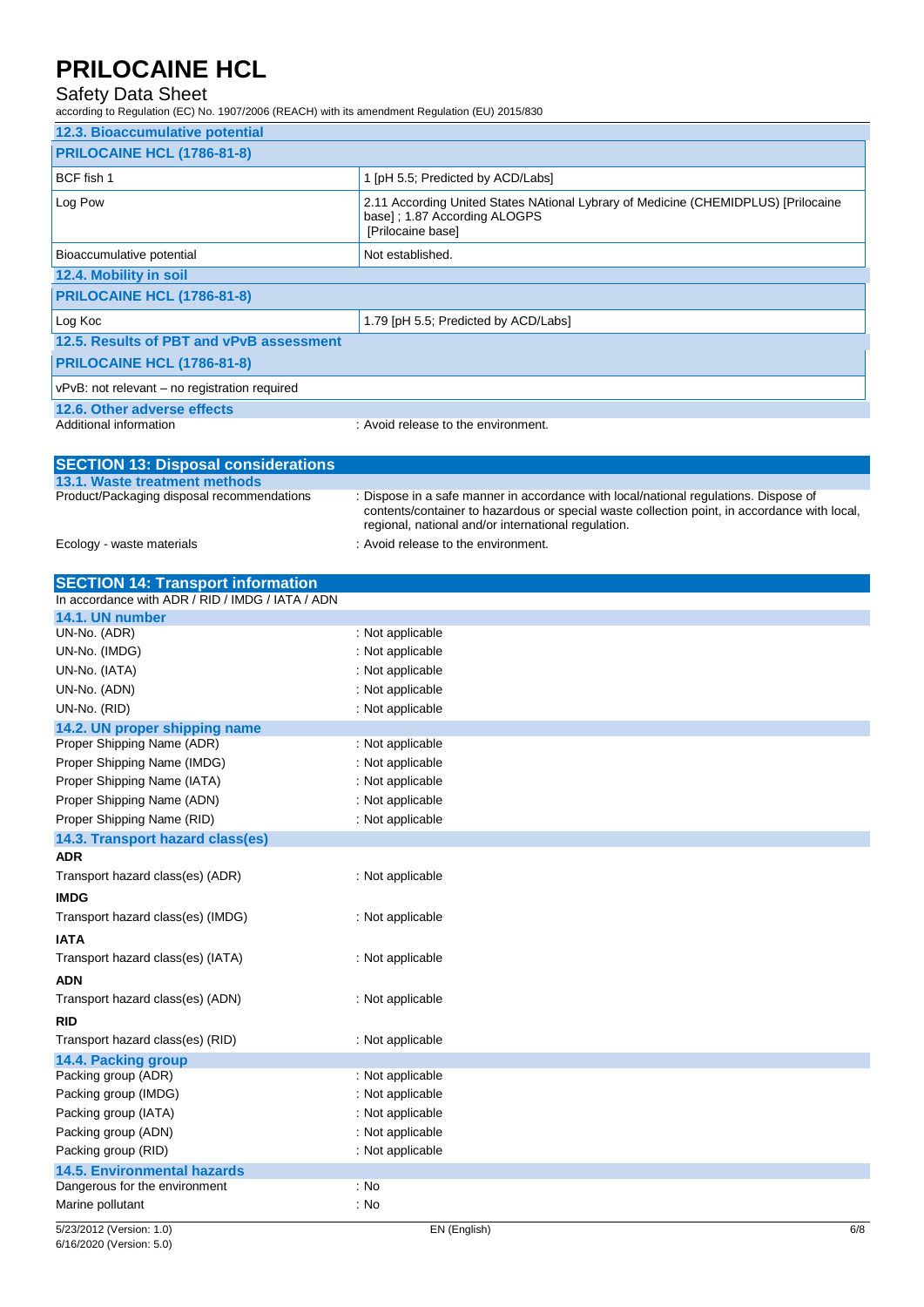### Safety Data Sheet

according to Regulation (EC) No. 1907/2006 (REACH) with its amendment Regulation (EU) 2015/830

### Other information **contained in the contact of the supplementary information available**

**14.6. Special precautions for user**

**Overland transport**

#### Not applicable

**Transport by sea** Not applicable

### **Air transport**

Not applicable

#### **Inland waterway transport**

Not applicable

**Rail transport**

### Not applicable

**14.7. Transport in bulk according to Annex II of Marpol and the IBC Code** Not applicable

### **SECTION 15: Regulatory information**

**15.1. Safety, health and environmental regulations/legislation specific for the substance or mixture**

### **15.1.1. EU-Regulations**

No REACH Annex XVII restrictions PRILOCAINE HCL is not on the REACH Candidate List PRILOCAINE HCL is not on the REACH Annex XIV List

#### **15.1.2. National regulations**

#### **Germany**

12th Ordinance Implementing the Federal Immission Control Act - 12.BImSchV : Is not subject of the 12. BlmSchV (Hazardous Incident Ordinance) **Netherlands** SZW-lijst van kankerverwekkende stoffen : The substance is not listed SZW-lijst van mutagene stoffen : The substance is not listed NIET-limitatieve lijst van voor de voortplanting giftige stoffen – Borstvoeding : The substance is not listed NIET-limitatieve lijst van voor de voortplanting giftige stoffen – Vruchtbaarheid : The substance is not listed NIET-limitatieve lijst van voor de voortplanting giftige stoffen – Ontwikkeling : The substance is not listed **15.2. Chemical safety assessment**

No chemical safety assessment has been carried out

# **SECTION 16: Other information Abbreviations and acronyms:** ADN European Agreement concerning the International Carriage of Dangerous Goods by Inland Waterways ADR European Agreement concerning the International Carriage of Dangerous Goods by Road BCF BIOCONCENTRATION BIOCONCENTRATION FACTOR CLP Classification Labelling Packaging Regulation; Regulation (EC) No 1272/2008 DNEL DERIVED-No Effect Level DPD Dangerous Preparations Directive 1999/45/EC DSD Dangerous Substances Directive 67/548/EEC EC50 Median effective concentration SDS SDS SAFETY Data Sheet IATA **International Air Transport Association** IMDG **IMDG IMDG IMDG IMDG** LC50 Median lethal concentration LD50 Median lethal dose